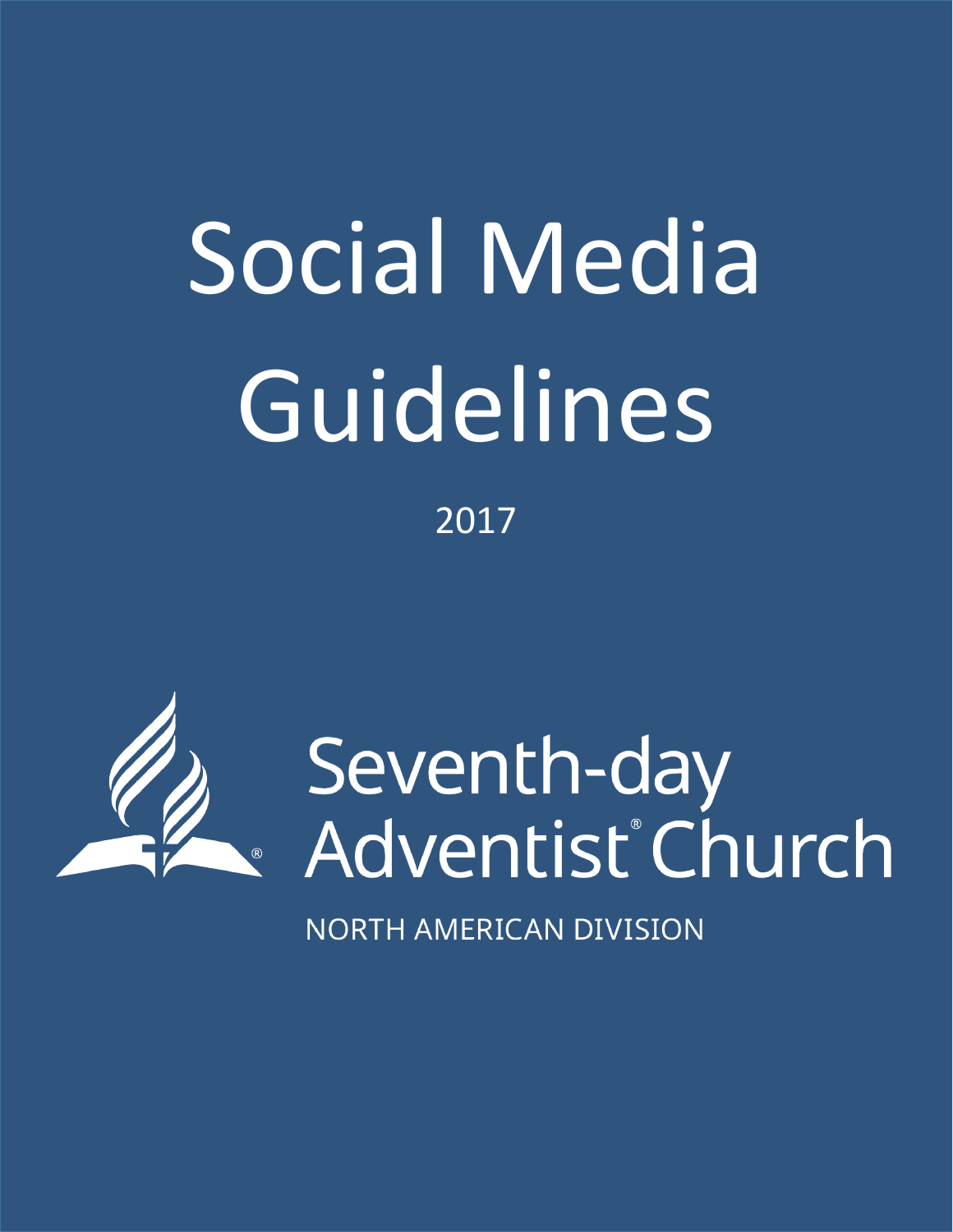# **Contents**

- Introduction/Purpose
- General Guidelines and Best Practices
- Intellectual Property Laws
- Member Care
- Crisis Communication
- Visual Standards
- Video Standards
- Live-Streaming Guidelines
- Paid Social Media Advertising
- Account Management
- Key Hashtags for the North American Division
- Communication with Underage Members
- Personal Use of Social Media
- Contact Us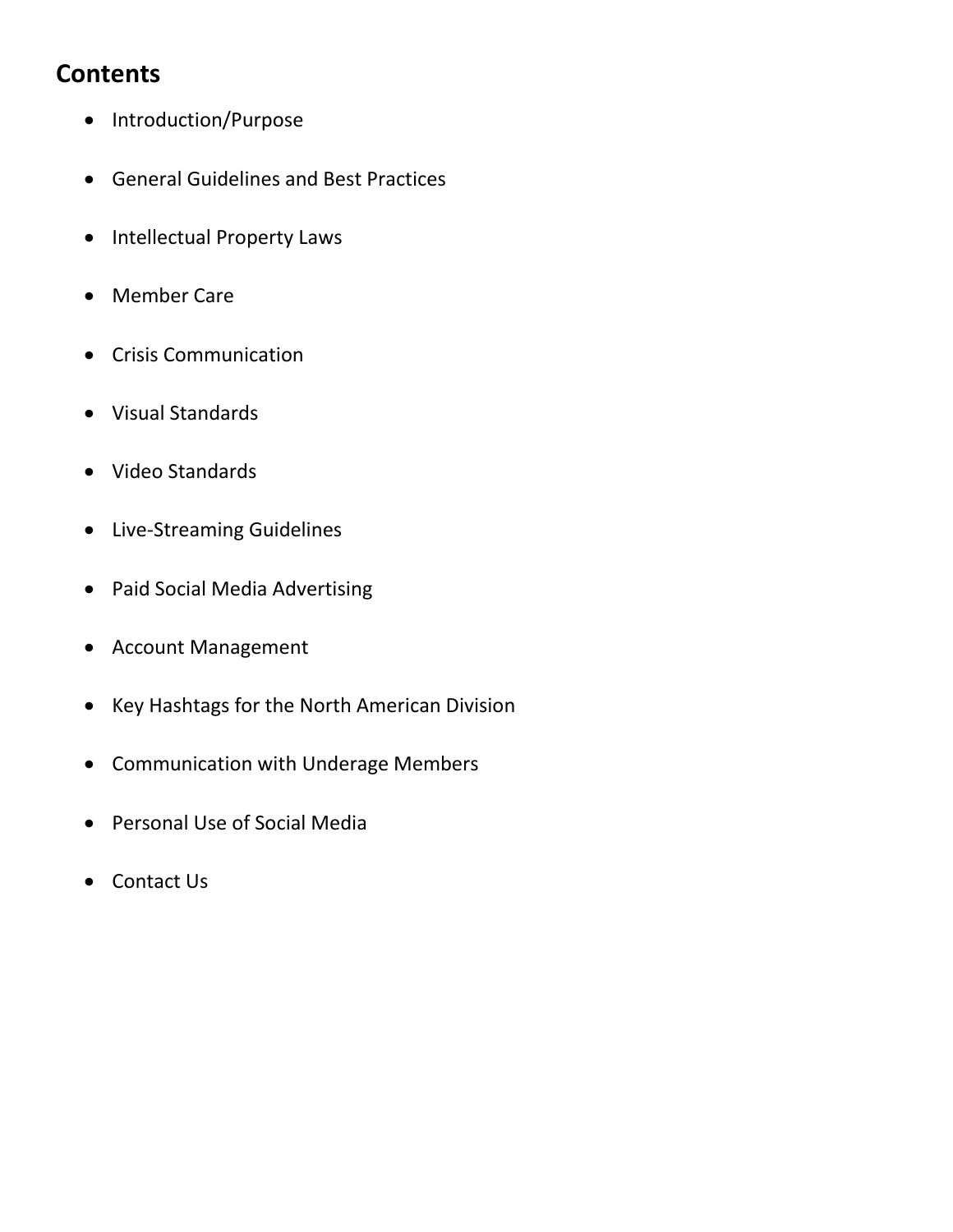# **Introduction/Purpose:**

Social media represents a bold new frontier for mission and is a powerful communications tool. The North American Division challenges its departments and ministries to be intentional about reaching souls for the kingdom on platforms that are already designed for engagement and relationship building. The purpose of this document is to *provide resources and guidance regarding best practices for professional social media communication for all denominational entities and individuals under the North American Division*.

#### **General Guidelines & Best Practices:**

- **Name:** Use the North American Division name whenever possible, and include the full division name (not NAD) in the description for all social media accounts. Please refer to the NAD Brand Style Guide.
- **Consistency:** Use the same name, profile image, header images and bio on each platform to affirm brand recognition and help members identify official accounts.
- **Contact information:** Provide additional contact information such as phone and email address where relevant in the about section of your social media account profiles.
- **Know your target audience:** Make sure to consider the following criteria when determining the target audience: location, age, gender, race/language, interest(s) and need(s). Frame your strategy, messages, and design accordingly.
- **Set measurable goals:** Have a clear sense of what you are trying to achieve with your social media communications and set measurable goals to evaluate success.
- **Message:** Have a clear sense of your message/mission and understand why it is important to your audience. Christ should be the main character in every story you tell. We want the world to know the Adventist Church by the positive impact and messages we produce. Put yourself in your audience's shoes. Can they easily understand the message? Is it interesting?
- **Tone of voice:** Social media users expect one-on-one interactions when they engage with brands online. Therefore, your tone of voice should be friendly and welcoming, as though you are speaking with them over the phone or in-person. Write as though you are having a conversation, not talking at someone. Use straightforward, consistent language. Avoid condescending language. Strive to be open, empathetic and engaging.
- **Be honest and transparent:** Represent the Adventist church with a positive and uplifting tone, but also maintain integrity and honesty to build trust with our members.
- **Ownership:** Posts should appear to come from the official brand of the account, not from individuals. An exception to this rule would be church officials providing a public statement.
- **Organization:** Plan out your regular content and schedule posts in advance whenever possible. Be sure to take advantage of peak post times to maximize reach.
- **Keep it interesting:** Utilize a diversity of content and media to keep your audience engaged and interested with relevant content.
- **20/80 Rule:** Social media is about building relationships and telling your story in such a way that your audience understands the value of your brand and engages with your content. The ideal ratio of posts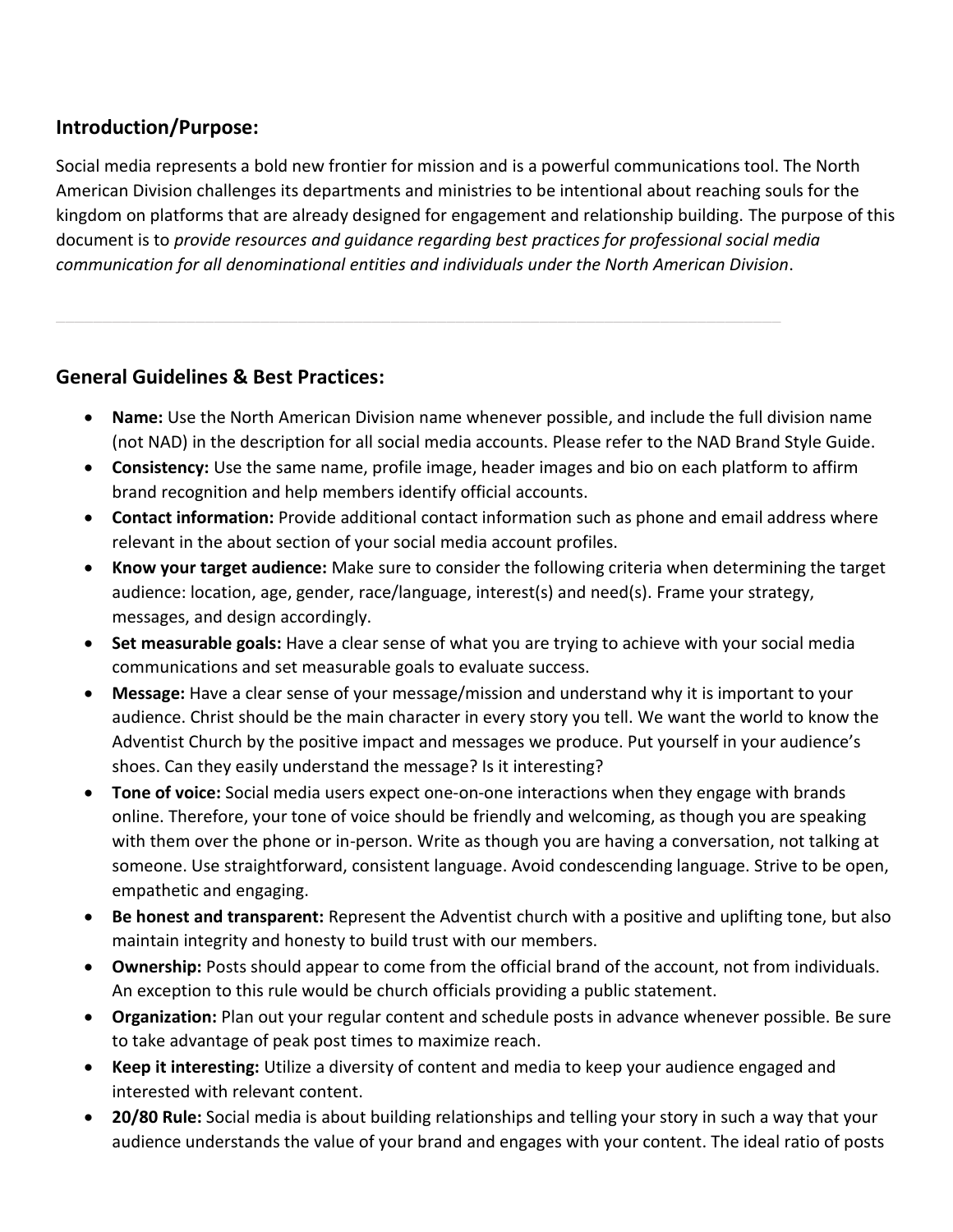on an organization's social media should be 80% engagement, 20% sales messages (aka direct appeals). In other words, 80% of the content posted by your ministry should engage your fans, demonstrate the need your organization fulfills, share what initiatives your ministry is implementing to satisfy this need, update your audience on your goals and various efforts, and showcase impact through testimonials and results. The remaining 20% of your content can ask for financial support directly, direct fans to register for events, or take another action.

- **Posting frequency:** Commit to posting regularly. However, quality of content is more important than quantity. Stay engaged in the conversation, but don't post too much and overwhelm your followers. A good cadence is one that maximizes engagement and minimizes unsubscribes on your accounts. Each audience is unique; learn your audience. These are some general frequency recommendations.
	- o **Instagram:** 3-5 posts per week
	- o **Twitter:** 1-5 posts per day (scheduled at least one hour apart)
	- o **Facebook:** 3-5 posts per week
	- o **Pinterest:** 5-7 posts per week
	- o **Snapchat:** 1-2 posts per day if relevant
- **Cross-platform publishing:** When publishing a post to more than one platform, avoid using terminology that isn't applicable to the other platforms such a Retweet or Share. Avoid tagging people or organizations in posts that will be published on multiple platforms, since usernames don't always align across platforms. Instead, schedule posts separately and edit them to reflect the platform on which they will appear.
- **Reference other accounts:** Partnerships benefit everyone! Be sure to tag other accounts (when appropriate or available) when sharing content about other organizations or ministries. When using another organization's or person's image or article, be sure to reference them and/or link to their account or website.
- **Live coverage of events:** Live-tweeting with a branded hashtag is recommended for important events and key speakers. Be sure to tag or quote the speaker. Post compelling images and quotes on your platforms of choice. During events, have an informed team member dedicated to engaging with your audience live and answering questions on your social media channels.
- **Link back to your website:** Your website is your biggest communications tool; link back to your website in almost all posts.
- **Promote your social media:** Include your social media handles (names) in all of your other communication channels, such as your website, emails, and print material.
- **Use proper grammar, spelling and punctuation:** Some cultural norms for social media may stray from traditional proper grammar and can and should be utilized when using each platform. However, all posts should reflect a high level of professionalism.
	- o **More helpful tips:**
		- Use a colon and a space before a link. (e.g. Read: goo.gl/ABCD)
		- Use a single exclamation point to signal excitement.
		- Use an ellipsis (three periods, no spaces) to show where something has been omitted or to signal suspense.
		- Em dashes or vertical lines can be used to set off various parts of a sentence or post. (e.g. Oct. 13-16 l Denver, Co)
		- Use proper capitalization and spelling for names.
		- Capitalize pronouns when referencing the God. Example: Father, Holy Spirit, He, etc.
		- Avoid all caps, except for emphasis. It gives the impression of YELLING.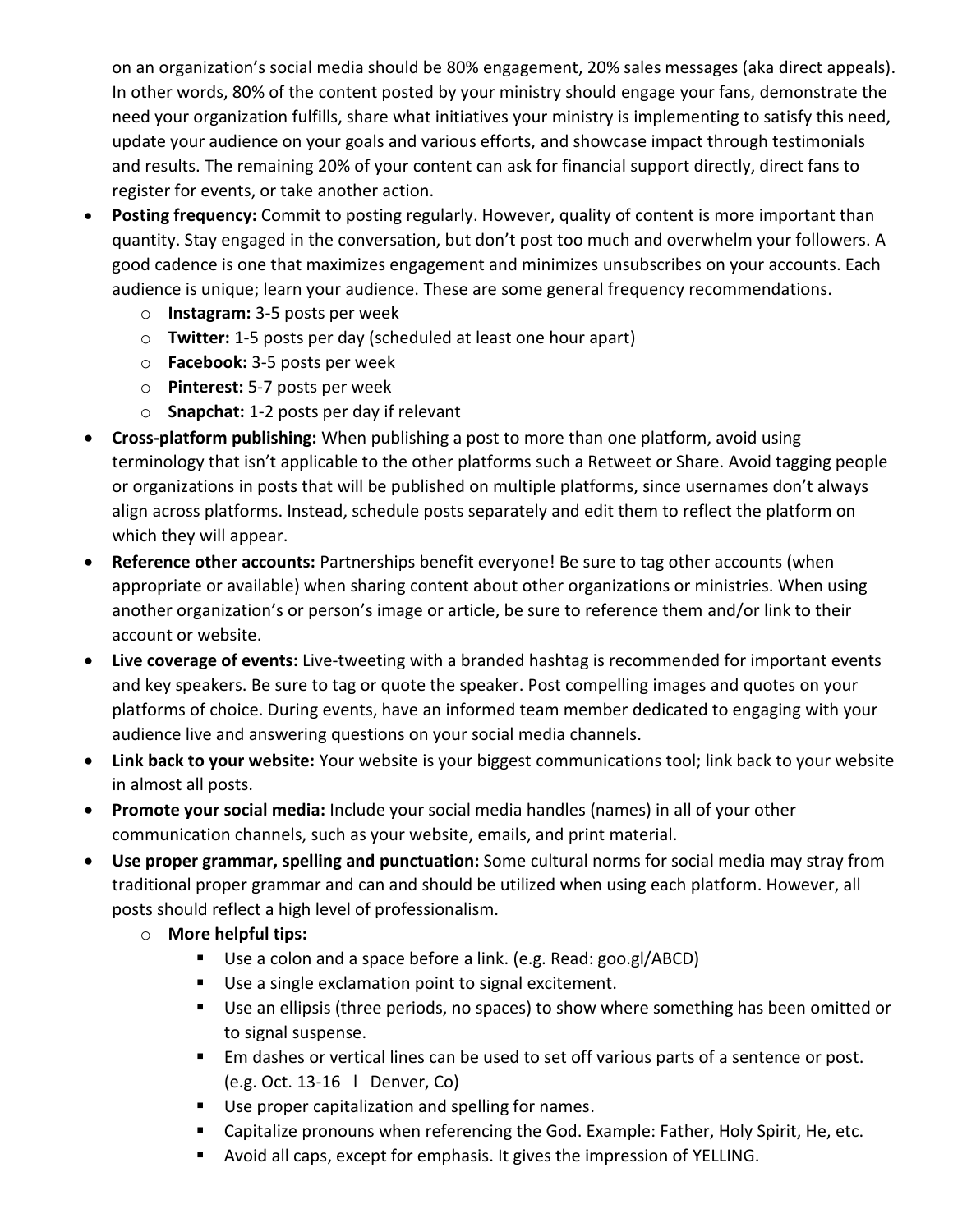- The period and comma always go inside the quotation marks. Dashes, semicolons, question marks and exclamation points go within the quotation marks when they apply to the quoted matter only. They go outside when they apply to the whole sentence.
- Proofread and include other teammates in reviewing posts to ensure accuracy, relevance to the target audience, consistency of punctuation, style, and formatting, spelling, accessibility of language, and openness of tone.
- For additional guidance, please refer to the *AP Writing Stylebook*.

#### • **Writing for Social Media:**

- o Shorten all links using goo.gl or another link shortener
- o Delete the long text URL from your post if displaying the "link preview" on Facebook. You should still include a shortened link in the post text.
- $\circ$  Give videos descriptive names to make them more searchable and include relevant hyperlinks after description.
- o Use short phrases instead of full sentences to make a point.
- o Be direct. Use active voice. (e.g. Service starts at 8 pm. See you there!)
- o Eliminate vague modifiers (e.g., really, very, actually, sort of, etc.).
- o Avoid empty phrases and floweriness. Readers are more likely to trust content that is not overhyped. (e.g. use 'now' instead of 'at the present time')
- $\circ$  Posts should include an image, short teaser text, a call-to-action, relevant hashtags, and a link.
- o A [complete guide to writing strong social media posts.](http://www.sdadata.org/uploads/8/1/9/8/81986746/mca_perfect-posts-updated_2016-07-01_v1_sd-1.png)
- o More on the [basics of how to write for social media.](http://www.sdadata.org/uploads/8/1/9/8/81986746/social_media_101_-_session_3.pptx)

# **Intellectual Property Laws:**

As a representation of the church, it's important to stay in compliance with copyright and trademark laws and not infringe upon others' intellectual property rights. Plagiarism applies online too.

#### [Please review these helpful guidelines](http://www.sdadata.org/uploads/8/1/9/8/81986746/copyright_and_trademark_basics_updated_112816.pdf) **(applies to both images and text)**

#### **Member Care:**

Social media is a valuable tool for listening to the needs of your audience and building relationships. Your audience expects a response when they engage with you online. Your goal in using social media for ministry should be to ultimately understand and fulfill a need and make a tangible impact in the real world.

- Check daily for comments, questions, and messages, and respond in a timely manner. Not every comment needs to be answered, but you are encouraged to 'like' them. Sometimes legitimate inquiries or simple misunderstandings are expressed that can welcome an opportunity to serve the needs of our members and/or provide clarification.
- Comments that are offensive should be deleted immediately. But do not automatically delete negative comments. Again, these are an opportunity to listen to and respond to the needs of our community. Depending on the situation, respond publicly to the person or via direct message. Use your discretion. Remove spam posts accordingly.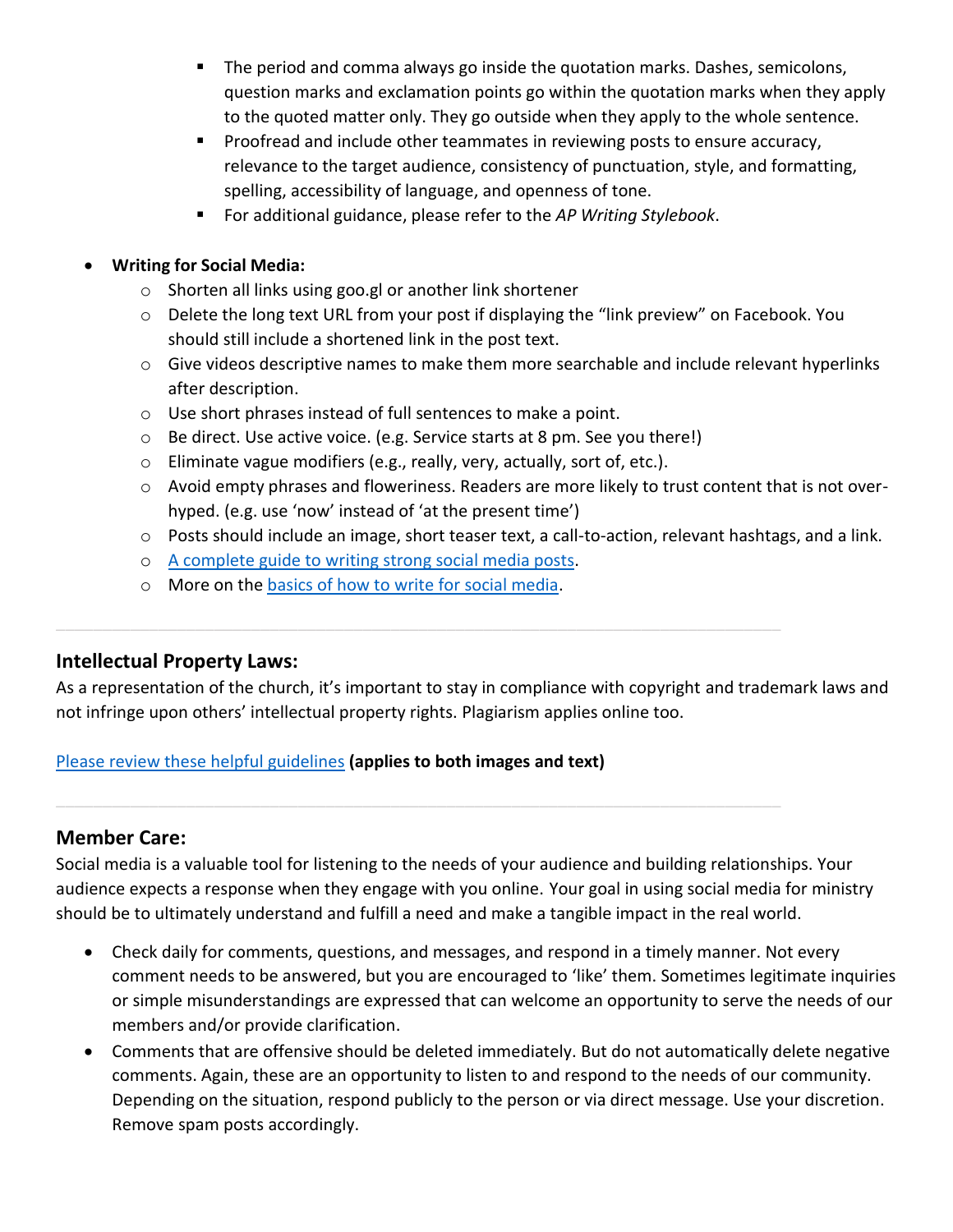- If a person seems volatile, do not respond, and hide the comment. If the person is aggressive, block or mute them if needed.
- Talk with, not AT your audience. Follow the conversation and actively participate. Seek to understand their needs, and respond in a meaningful way.
- Frame every response with the salvation of others as your number one priority. Be diplomatic, professional, and empathetic. Reflect our values at all times.
- Redirect people to proper resources and or departments when needed. Always follow up to make sure they received an answer or help with their question.
- For more guidance, refer to our [Assessing Your Response guide for social media.](http://www.sdadata.org/uploads/8/1/9/8/81986746/assessing_your_response_final_051817.png)

#### **Crisis Communication:**

It's important to provide timely updates in the times of crisis, but social media profiles should not be used as the only media for such announcements.

- Link to an official statement from the North American Division or your department leadership.
- Plan to be available to answer questions, as social media users expect immediate answers.
- If a member asks a legitimate question in a crisis situation, alert NAD communications and do not speculate about possible responses. Ensure the accuracy of any information shared.

#### **Visual Standards:**

Imagery is critical to your social brand and communication. Keep a central repository of logos, images, and branding images that can be accessed easily for use.

- **Optimize images per platform:** Be sure to use the optimal image sizes for each social media platform to help your brand stand out and look professional. [Cheat sheet.](http://www.sdadata.org/uploads/8/1/9/8/81986746/2017-sizing-for-social-media-infographic-tip-sheet-by-spredfast.jpg)
- **Quality:** Use high quality images that invoke an emotional response or tell a story. Be creative and utilize contrast to help images stand out in the news feed.
- **Consistency:** Keep a consistent look, brand, and color/font palette.
- **Design and stock imagery:** When creating posts, use public domain, fair use, or purchased stock images to avoid copyright infringement. Just because something is on the internet, doesn't mean it is in the public domain. There are a lot of FREE or low-cost web based tools with pre-made templates for social media images. If you're short on high quality images, there are also photo stock resources available online where you can get free images or images for very low cost.
	- o View this [helpful guide to finding stock photos online](http://www.sdadata.org/blog/how-and-where-to-find-free-stock-photos)
- **Editing images:** Crop and adjust photos to improve quality and overlay text for social media. Helpful Apps: Bible App, Snapseed, Photo Editor, WordSwag, Over etc.
- **Branding and logo:** The branding and logo guidelines for the North American Division apply to social media as well as print and all other forms of communication. Please refer to the NAD Brand Style Guide.
- **Ownership:** Understand that you are giving up some of your ownership rights when posting; always read the terms and conditions.
- [Click here](http://www.sdadata.org/uploads/8/1/9/8/81986746/social_media_101_-_session_4.pptx) **for more on choosing images for social media.**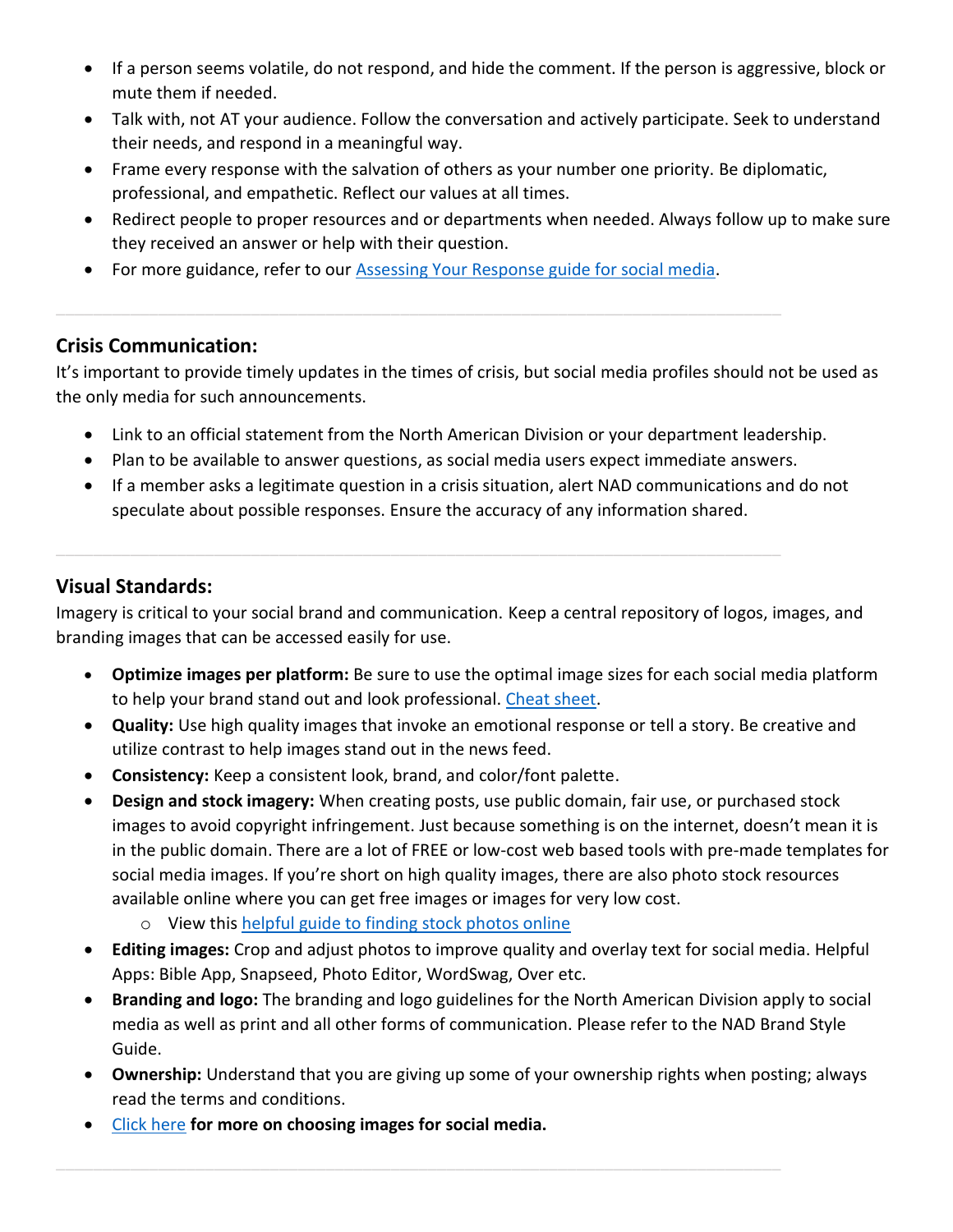# **Video Standards:**

"Four times as many people would rather watch a video about something than read about it." – Animoto. Video is a powerful story-telling tool, and we encourage our ministries to incorporate social video into their digital strategy.

- **Grab attention quickly and keep it short:** Strong videos will place "hooks" within the first few seconds of the video and should include what it's about, a solution to a problem, a clear point, a story, branding, and a call-to-action.
- **Incorporate text:** Include closed captioning and text to attract attention without sound, especially for auto plays in newsfeeds and to improve accessibility.
- **Give your audience something:** Inspirational videos that tell a story or educate the viewer get considerably more engagements than sales messages across all platforms.
- **When developing and posting video:** choose an appealing thumbnail, focus on one message, include your logo or hashtag, include a call-to-action in the video and in the post text, choose relevant topics and hashtags, and share exclusive content (behind-the-scenes) or breaking news.
- **Native hosting:** Upload your video directly to platforms like Facebook to maximize reach.

#### **Live-Streaming Guidelines:**

There are significant advantages to utilizing live-streaming tools to expand your reach and engage with your audience. However, maintaining a basic level of professionalism is required when representing a brand. Here are some helpful guidelines to follow:

- Use a stand, tripod, or stabilizer.
- Promote before you go live.
- Post with a strong teaser message.
- Prepare and practice to avoid rambling and vocal fillers.
- Check to make sure your connection is strong.
- Keep it short.
- When using your phone camera, forward your calls to avoid distractions.
- Plan when to acknowledge your audience & answer questions.
- Be personable (smile, introduce yourself, explain the purpose of the video).
- Adhere to the North American Division's dress code that can be found in the employee handbook on the **internal.nad.adventist.org** website.
- Archive the video (Facebook), edit the information, and choose a good thumbnail.
- Make use of high-quality streaming devices and software when possible.
- Ensure that audio is good, and that speakers can be clearly heard. Use a mic if necessary.
- **For more tips on live-streaming** [click here](http://www.sdadata.org/uploads/8/1/9/8/81986746/social_media_101_-_session_4.pptx)**.**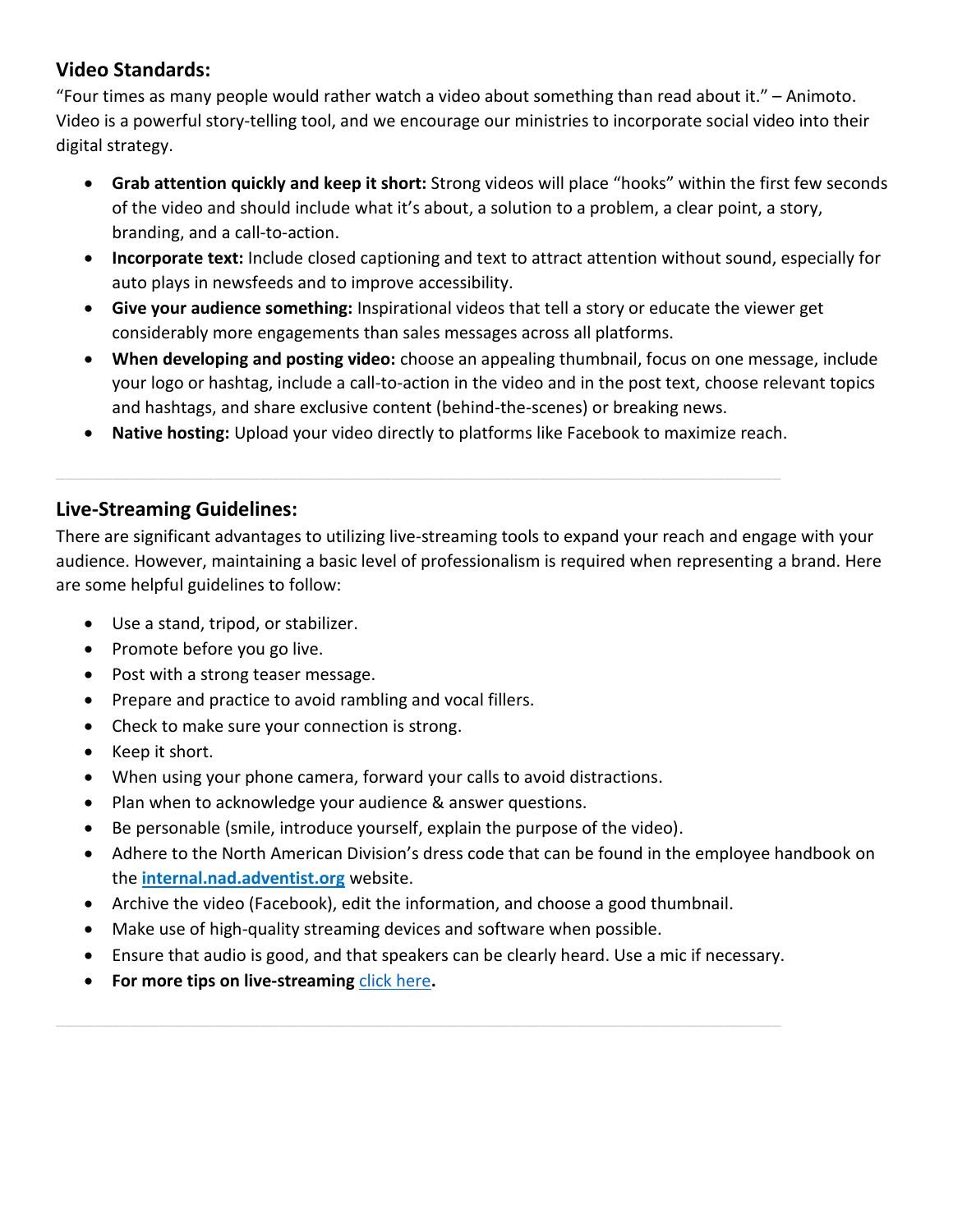#### **Paid Social Media Advertising:**

- Always target ads by location, interest, age, and language to ensure the correct audience is reached.
- Ads should come from the official brand of the ministry.
- Images should not have any text on them.
- Use high quality images or stock imagery that meet the visual guidelines stated in this document.
- Copy should be short and direct with a call-to-action.
- Always include a link for more information.
- Include relevant branded hashtags
- Use a shared ads manager account that multiple people can access.

#### **Account Management:**

- Create a separate work Facebook account to manage official pages.
- Facebook pages should have more than one staff admin on the page to prevent lock-out.
- Never connect work profiles to private email addresses or even personal work email addresses.
- Create a dedicated social media address (**socialmedia@yourministry.com**) for your organization and grant multiple people access. Connect with IT for assistance.
- Connect accounts like Twitter, Instagram, and Hootsuite to the work social media email address.

#### **Key Hashtags for North American Division/Adventist Church:**

A hashtag is simply a way for people to search for posts on social media (Facebook, Twitter, Google+, and Instagram) that have a common topic and to join or begin a conversation. They are also a vital tool that can help brands reach their target audiences.

The Seventh-day Adventist Church appeals to a niche audience that utilizes the following hashtags: #NADadventist, #Adventist, #Adventista, #Seventhdayadventist, #SDA, #SDAchurch, #Sabbath, #HappySabbath, #Sabbathkeeper, #Haystacks, etc.

*This is not a comprehensive list; explore which hashtags relate to your brand, target audience, or ministry.* For more information on hashtags[, click here.](http://www.sdadata.org/uploads/8/1/9/8/81986746/social_media_101_-_session_2.pptx)

Browse our extensive [Adventist Hashtag Library.](http://www.sdadata.org/uploads/8/1/9/8/81986746/nad_hashtaglibrary.pptx)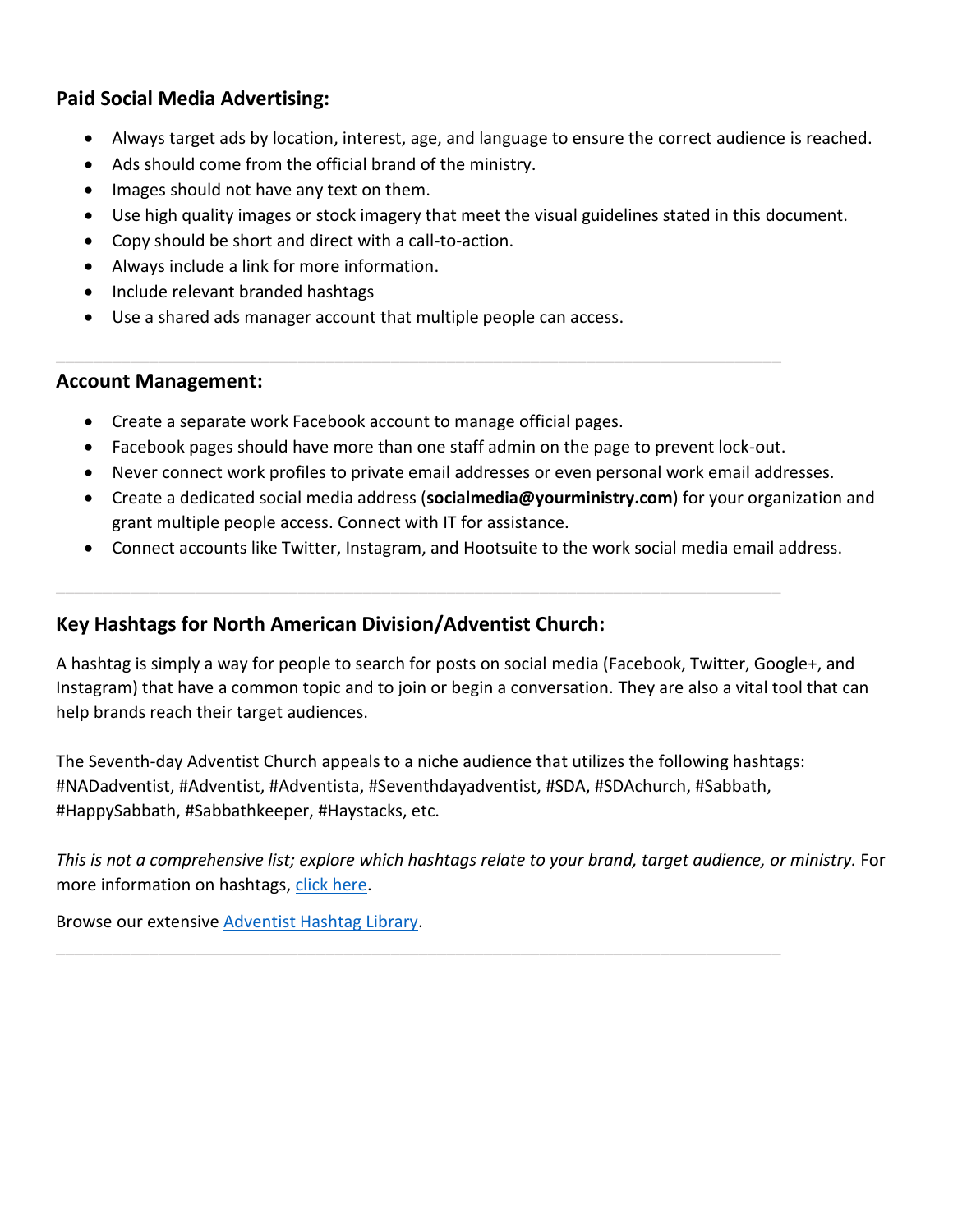## **Communication with Underage Members:**

North American Division employees who work with underage members and communicate with youth through official social media platforms should adhere to the following guidelines:

- Ministry social media profiles that are geared towards underage members should be designed to address their specific needs, educate, and provide resources and spiritual guidance while promoting the mission and function of the ministry they reflect.
- Be careful about what personal information you share online about members, especially children. Avoid personally identifiable information including- full name, school, address, age, location, etc.
- Avoid images of underage children's faces unless a photography waiver or release form has been signed by a parent or legal guardian.
- It is permissible to communicate with underage members who are engaging with the official ministry's social media profiles to answer questions, respond to their comments, and meet their needs. If an emergency arises or the child appears to be at risk, contact the proper authorities immediately.
- Avoid communicating with underage members through your personal social media profiles with the exception of when an emergency situation may require such communication.

# **Personal Use of Social Media:**

- **Disclose your affiliation:** Employees are allowed to associate themselves with their organization when posting, but they must clearly brand their posts as personal and purely their own opinions. This applies to directors and above. Employees below the director level should generally avoid associating their personal social media with their ministry or department.
- **Share your story:** Be human, have fun, exchange ideas, and connect with others. Your life and work can be a powerful witness of what God is accomplishing through you.
- **Protect yourself and loved ones:** Be careful about what personal information you share online, and regularly check your privacy settings. Never publicly share your home address, social security numbers, login credentials to ANY account (especially passwords), credit card information, security question answers, complete birth date, etc. Only friend people who you actually know.
- **Act responsibly and ethically:** Be honest, be professional, and be kind. Always verify questionable content with credible sources before sharing information and remember to honor others' privacy. Respect the intellectual property rights of others and always give credit where credit is due. Do not publish, post, or release information that is considered confidential.
- **Represent the church's values:** Social media can be a powerful witnessing tool; remember that your posts can have a greater impact and reach than you realize. **We recognize and value diversity of opinion within our church community, but as an employee, your followers may confuse your opinion with the official position of the church. While this is most likely not your intention, please prevent confusion by avoiding posts that conflict with your organization's official positions on matters and observe principles of impartiality.**
- **Images and language:** Do not post sexually explicit images of yourself or others. Do not use profanities or violent language.
- **Avoid conflict:** Avoid publicly discussing controversial topics and politics where emotions can run high and can result in inflammatory or inappropriate discussions. Take it offline, have a private discussion, or simply do not respond. Always show respect for others' opinions.
- **Protect your work family:** Everyone has good and bad days. Do not air work grievances on social media or use your channels as a sounding board for the problems you see in the church. Others may be